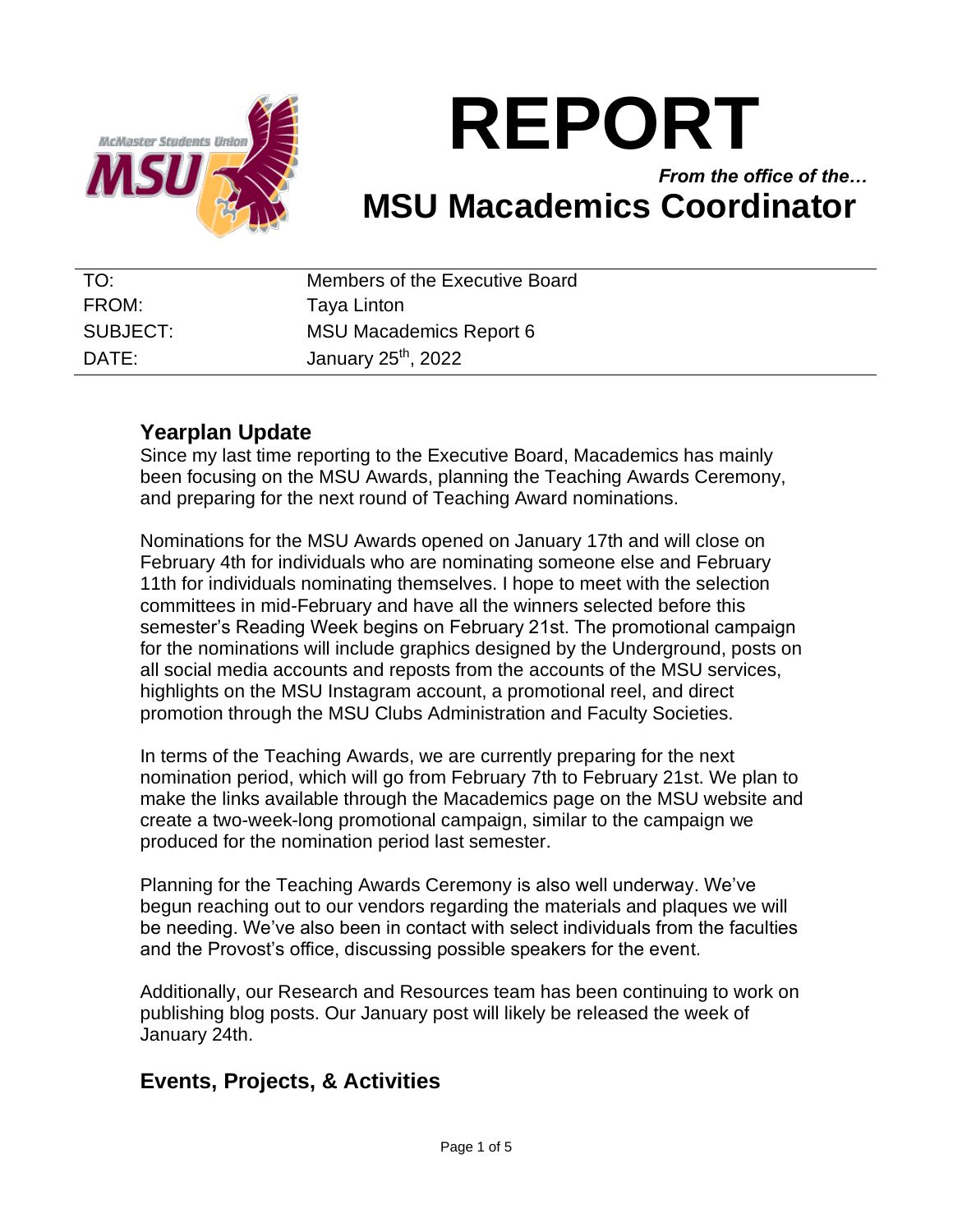#### *General Service Usage*

Since the last time I reported to the Executive Board, we've mainly been focusing on promoting the MSU Awards. While our engagement on social media has declined, we were still able to able to interact with the student body and grow our social media presence overall.

Additionally, we've been able to interact with the student body through the MSU Award nominations. There have already been some submissions, and I look forward to going through them all and working with the selection committee members to choose winners for this year's awards!

Moving forward, we will continue to promote the MSU Awards and begin our promotional campaign for the Teaching Awards in early February.

#### *Projects & Events 1: Team Winter Social (Completed)*

We were able to hold our Winter Social virtually on November 24th. The event gave the volunteers and executive members a chance to bond and have fun before exams began. As a thank you, I provided the volunteers and executive members with an Uber Eats gift card.

#### *Projects & Events 2: MSU Awards (Ongoing)*

The MSU Award nominations are currently open! They opened on January 17th and are set to close for nominating others on February 4th and for selfnominations on February 11th. On the 4th, I'll begin reaching out to the individuals that have been nominated to gather their additional required information.

I will be scheduling meetings with the selection committees the week of February 14th and am aiming to have all the winners selected by February 18th. This will give us ample time to have all the physical plaques manufactured in time for Student Recognition Night on March 10th.

#### *Projects & Events 3: Teaching Awards Nomination Period (Upcoming)*

This year, we are aiming to accept Teaching Awards nominations between February 7th and February 21st. With this date quickly approaching, we have begun to brainstorm ideas for the promotional campaign during our weekly meetings.

Since we received quite a few nominations last semester, we will likely be following a similar promotional strategy, which will include new graphics, testimonials from students and previous winners, reels, and a social media contest.

In terms of application-based awards, the applications are set to close on January 30th, at which point the TAC Coordinators and I will begin evaluating the applications we received.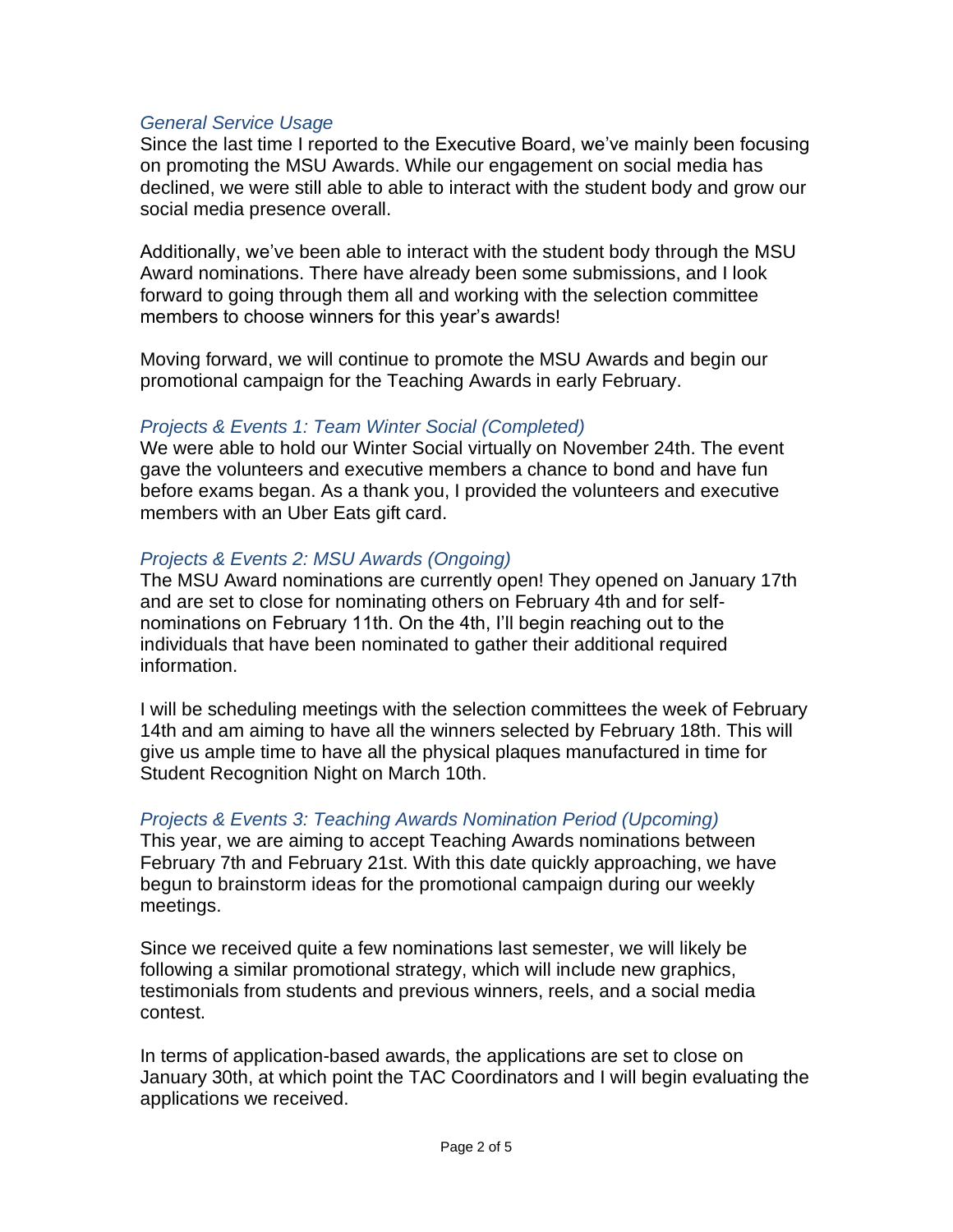Additionally, the TAC Coordinators and I are continuing to plan the Teaching Award Ceremony. We have tentatively set the date for April 1st, 2022. We have also reached out to our vendors for initial quotes and begun reaching out to key individuals regarding the presentation of awards.

## **Outreach & Promotions**

#### *Summary*

Despite our social media metrics being down compared to the set of metrics from my last EB report, we have higher metrics compared to the start of my term as Macademics Coordinator.

The last metrics were noted during the TAC nomination period, and I believe this may explain why they're now lower. During the TAC nomination periods, we generally see a large influx of interaction with our social media accounts, and I believe that we will see this influx again during the next TAC nomination period.

Outside of social media, we've also been in contact with the Clubs Administration and the Faculty Societies promoting the MSU Awards. This is the content we will be focused on until the next nomination period for TAC begins.

*Promotional Materials*

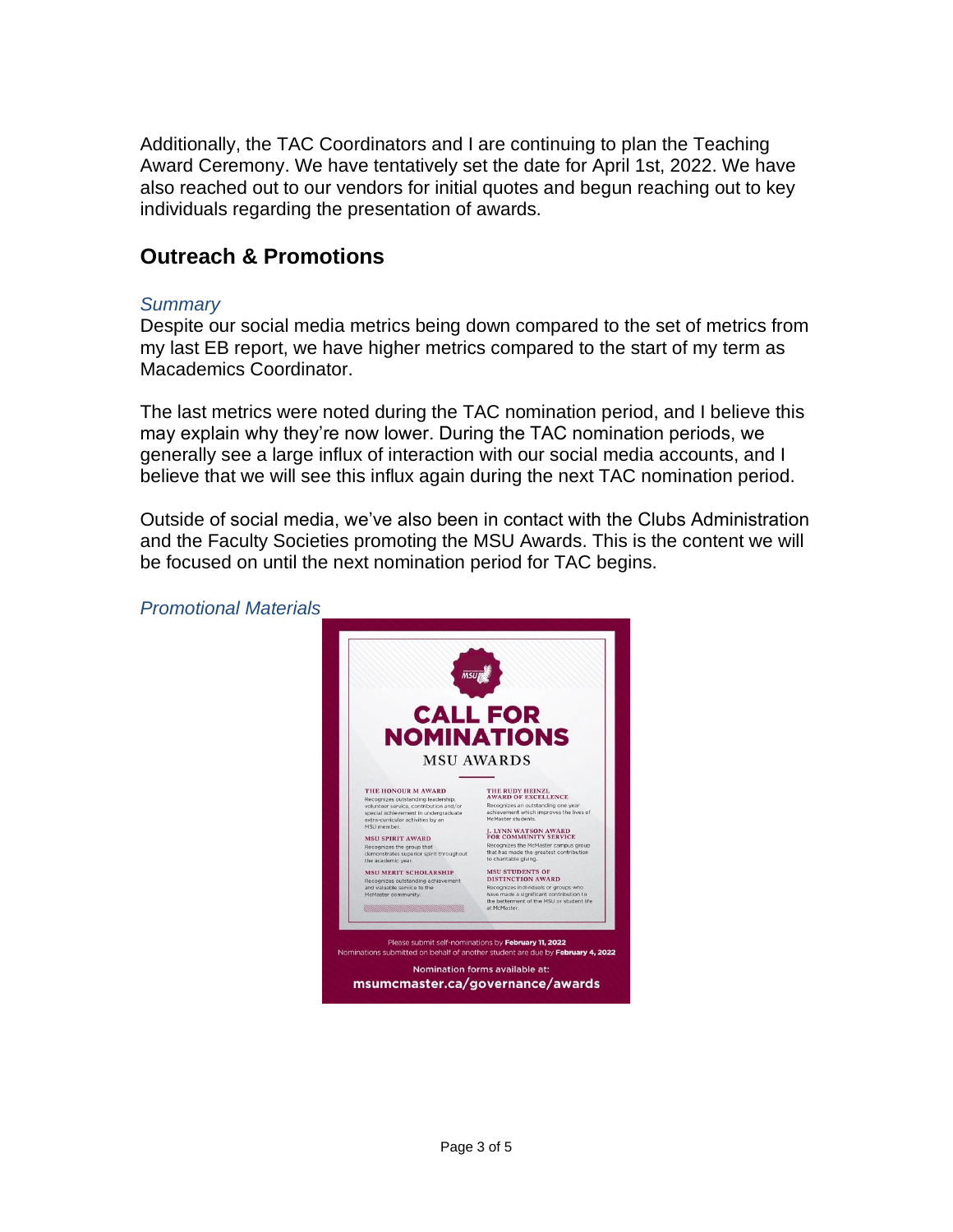### *Social Media Engagement since the Previous Report*

| <b>Insights</b>   | <b>Start</b><br><b>Values</b> | Last<br><b>Report</b><br><b>Values</b> | <b>Current</b><br><b>Values</b> | <b>Report</b><br>Change (%) | <b>Total</b><br><b>Change</b><br>(%) |
|-------------------|-------------------------------|----------------------------------------|---------------------------------|-----------------------------|--------------------------------------|
| <b>Likes</b>      | 1174                          | 1192                                   | 1194                            | $+0.2%$                     | $+1.7%$                              |
| <b>Reach</b>      | 671                           | 2800                                   | 1872                            | $-33.1%$                    | +278.9%                              |
| <b>Views</b>      | 65                            | 154                                    | 160                             | $+3.9%$                     | $+246.2%$                            |
| <b>Engagement</b> | 7                             | 117                                    | 45                              | $-61.5%$                    | +642.9%                              |
| <b>New</b>        |                               |                                        |                                 |                             |                                      |
| <b>Followers</b>  | $\overline{2}$                | 5                                      | $\overline{2}$                  | $-60%$                      | 0%                                   |

#### Facebook

#### Instagram

| <b>Insights</b>                 | <b>Start</b><br><b>Values</b> | Last<br><b>Report</b><br><b>Values</b> | <b>Current</b><br><b>Values</b> | <b>Report</b><br>Change (%) | <b>Total</b><br>Change<br>(%) |
|---------------------------------|-------------------------------|----------------------------------------|---------------------------------|-----------------------------|-------------------------------|
| <b>Followers</b>                | 381                           | 482                                    | 492                             | $+2.1%$                     | $+29.1%$                      |
| <b>Impressions</b>              | 854                           | 5978                                   | 1197                            | $-80%$                      | $+40.2%$                      |
| <b>Profile</b><br><b>Visits</b> | 148                           | 489                                    | 89                              | $-81.8%$                    | $-39.9%$                      |
| <b>Website</b>                  |                               |                                        |                                 |                             |                               |
| <b>Visits</b>                   | 22                            | 248                                    | 24                              | $-90.3%$                    | $+9.1%$                       |
| <b>Reach</b>                    | 321                           | 2997                                   | 520                             | $-82.6%$                    | $+62%$                        |

## **Finances**

#### *Budget Summary*

Since I last reported to EB, I have spent some of the Macademics budget on thank-you gifts for the team and graphics for the MSU awards.

| <b>ACCOUNT CODE</b>                           | <i><b>ITEM</b></i>                        | <b>BUDGET/</b><br><b>COST</b> |
|-----------------------------------------------|-------------------------------------------|-------------------------------|
| 6501-0312                                     | <b>Teaching Award Nominations Graphic</b> | \$125.00                      |
|                                               | <b>MSU Awards Graphic</b>                 | \$125.00                      |
| <b>ADVERTISING &amp;</b><br><b>PROMOTIONS</b> | <b>TOTAL SPENT IN LINE</b>                | \$250.00                      |
|                                               | <b>REMAINING IN LINE</b>                  | \$1,650.00                    |
|                                               |                                           |                               |
| 6102-0312                                     | 'What is Macademics' Campaign Graphic     | \$125.00                      |
|                                               | Amazon Gift Cards for TAC Nomination      |                               |
|                                               | Contest                                   | \$50.00                       |
| <b>ANNUAL CAMPAIGNS</b>                       | <b>TOTAL SPENT IN LINE</b>                | \$175.00                      |
|                                               |                                           |                               |